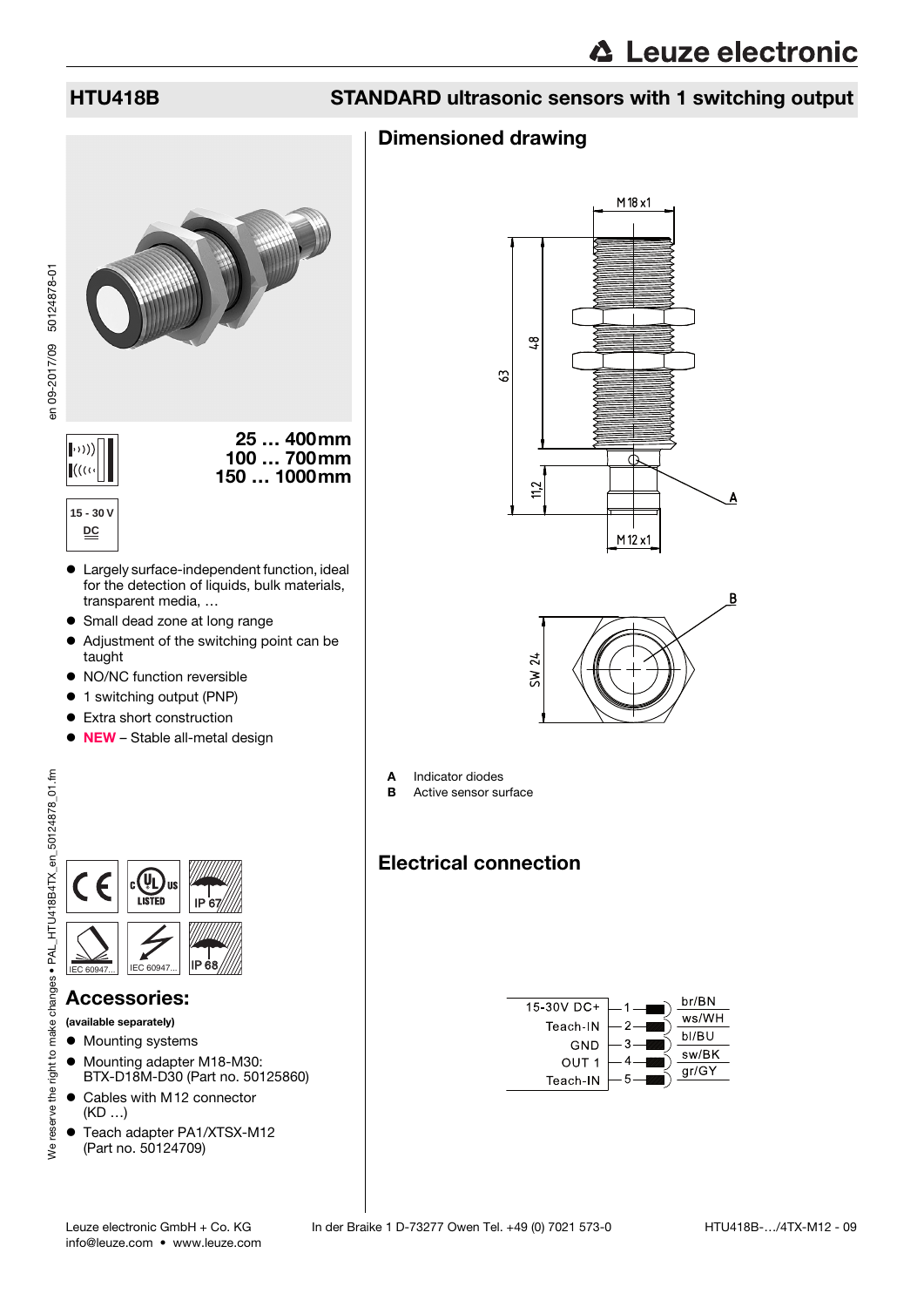Diagrams HTU418B-400/…-M12

y2

Typ. response behavior (plate 20x20mm)

E

## **HTU418B**

## **Specifications**

### Ultrasonic specifications **HTU418B-400/4TX… HTU418B-700/4TX… HTU418B-1000/4TX…**

Scanning range 1) Adjustment range 25 … 400mm 100 … 700mm 150 … 1<br>
Ultrasonic frequency 310kHz 200kHz 200kHz 200kHz<br>
Typ. opening angle 9° 9° 16° 16° 16° Ultrasonic frequency 310kHz 200<br>Typ opening angle 200 a<sup>o</sup> Typ. opening angle 9° 16° 16° Resolution switching output 0.5mm 1mm 1mm Direction of beam axial axial axial axial axial axial axial Reproducibility  $\pm 0.15\%$ 1) 5)<br>Switching hysteresis 5mm 1) Temperature drift

#### Timing

Switching frequency 7Hz 8Hz 8Hz Response time 71ms 62ms 62ms Delay before start-up

#### Electrical data

Operating voltage  $\mathsf{U_{B}}^{\mathsf{6}}$ Residual ripple  $\pm 10\%$  of U<sub>B</sub> Open-circuit current ≤ 50mA<br>Switching output 1 x PNP Switching output 1 x PNP transistor<br>Function MO contact reverse Output current Switching range adjustment

Changeover NO/NC 7)

## **Indicators**<br>Yellow LED

## **Mechanical data**<br>Housing

Weight 60g<br>
Ultrasonic transducer biezoceramic 8) Ultrasonic transducer<br>Connection type Fitting position

#### Environmental data

Ambient temperature (operation/storage) Protective circuit VDE safety class III<br>Degree of protection IP 67 and IP 68 Standards applied EN 60947-5-2<br>Certifications UL 508, C22.2

1) At  $20^{\circ}$ C<br>2) Target:

2) Target: plate  $20$ mm x  $20$ mm<br>3) Target: plate  $100$ mm x  $100$ m

Target: plate 100mm x 100mm

4) Target: plate 100mm x 100mm<br>5) Of full scale value

5) Of full scale value<br>6) For UL application For UL applications: for use in class 2 circuits according to NEC only

7) Not applicable for Type HTU418B-1000 / 4TX-M12P2 (50130241)

The ceramic material of the ultrasonic transducer contains lead zirconium titanate (PZT)

9) 1=short-circuit and overload protection, 2=polarity reversal protection, 3=wire break and inductive protection 10)These proximity switches shall be used with UL Listed Cable assemblies rated 30V, 0.5A min, in the field installation, or equivalent (categories: CYJV/CYJV7 or PVVA/PVVA7)

11)Ambient temperature 85°C. Use same supply source for all circuits.

#### **Deviating Specifications for HTU418B-1000 / 4TX-M12P2**

Customer-specific parameterization with the following characteristics:

| • Dead zone: | 350 <sub>mm</sub> |
|--------------|-------------------|
|              |                   |

- Switching point: set to 560mm on delivery
- Switching hysteresis: 25mm
- Switch-on/Switch-off delay: 1.8s
- No adjustment of the switching function (NC/NO) via the teach input

### Remarks

#### **Operate in accordance with intended use!**

 $\overline{\mathcal{C}}$  This product is not a safety sensor and is not intended as personnel protection.

 $\&$  The product may only be put into operation by competent persons.

 $\ddot{\mathbf{\diamond}}$  Only use the product in accordance with the intended use.



15 ... 30V DC (incl.  $\pm$  10% residual ripple)<br> $\pm$  10% of U<sub>R</sub> NO contact, reversible<br>max. 150mA max: 156112<br>teach-in (Pin 2):<br>for OUT1: connected to GND for 2 ... 7s teach-in (pin 2): for OUT1: connected to  $U_B$  for 2 ... 7s

Yellow LED <br>
Yellow LED, flashing 
Yellow LED, flashing<br>
teach-in / teaching error Yellow LED, flashing teach-in / teaching error<br>Green LED object within scanning rate object within scanning range

25 ... 400mm<sup>2)</sup><br>25 ... 400mm

all-metal brass, nickel-plated<br>50g M12 connector, 5-pin<br>any

-25°C … +70°C/-30°C … +85°C

 $1, 2, 3$ UL 508, C22.2 No.14-13 6) 10) 11)

 $\pm$  0.15% <sup>1) 5)</sup>  $\pm$  0.15% <sup>1) 5)</sup><br>10mm <sup>1)</sup> 10mm <sup>1)</sup>

150 ... 1000mm <sup>4)</sup><br>150 ... 1000mm

Width y of the sound cone [mm] sound cone of the s vidth Ē cone sound

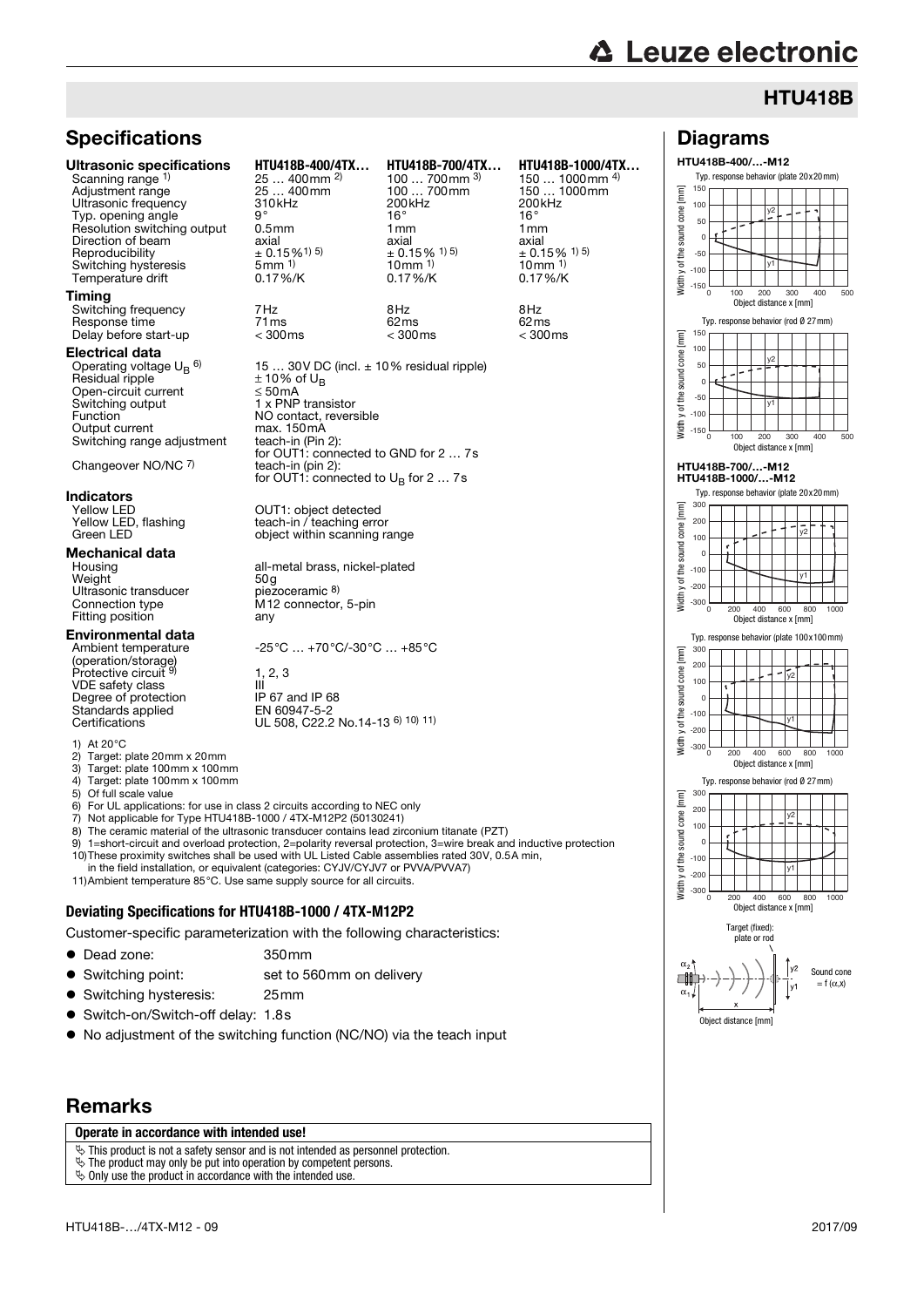## HTU418B STANDARD ultrasonic sensors with 1 switching output

## Part number code

## **H T U 4 1 8 B - 1 0 0 0 . X 3 / 4 T X - M1 2 P x**

|                              | <b>Operating principle</b>                                         |  |  |  |  |
|------------------------------|--------------------------------------------------------------------|--|--|--|--|
| <b>HTU</b>                   | Ultrasonic sensor, scanning principle, with background suppression |  |  |  |  |
| <b>DMU</b>                   | Ultrasonic sensor, distance measurement                            |  |  |  |  |
|                              |                                                                    |  |  |  |  |
| <b>Series</b>                |                                                                    |  |  |  |  |
| 418B                         | 418B Series, cylindrical M18 construction                          |  |  |  |  |
|                              |                                                                    |  |  |  |  |
|                              | Scanning range in mm                                               |  |  |  |  |
| 400                          | 25400                                                              |  |  |  |  |
| 700                          | 100700                                                             |  |  |  |  |
| 1000                         | 1501000                                                            |  |  |  |  |
|                              |                                                                    |  |  |  |  |
|                              | <b>Equipment (optional)</b>                                        |  |  |  |  |
| X                            | "Advanced" design                                                  |  |  |  |  |
| 3                            | Teach button on the sensor                                         |  |  |  |  |
|                              |                                                                    |  |  |  |  |
|                              | Pin assignment of connector pin 4 / black cable wire (OUT1)        |  |  |  |  |
| 4                            | PNP output, NO contact preset                                      |  |  |  |  |
| P                            | PNP output, NC contact preset                                      |  |  |  |  |
| L                            | IO-Link communication or push-pull (SIO)                           |  |  |  |  |
|                              | Pin assignment of connector pin 2 / white cable wire (Teach-IN)    |  |  |  |  |
| T                            | teach input                                                        |  |  |  |  |
|                              |                                                                    |  |  |  |  |
|                              | Pin assignment of connector pin 5 / gray cable wire (OUT2)         |  |  |  |  |
| 4                            | PNP output, NO contact preset                                      |  |  |  |  |
| P                            | PNP output, NC contact preset                                      |  |  |  |  |
| V                            | Analog voltage output 1  10V                                       |  |  |  |  |
| C                            | Analog current output 4  20 mA                                     |  |  |  |  |
| X                            | Connection not assigned (n. c.- not connected)                     |  |  |  |  |
| <b>Connection technology</b> |                                                                    |  |  |  |  |
| M12                          | M12 connector, 5-pin                                               |  |  |  |  |
|                              |                                                                    |  |  |  |  |
| <b>Special devices</b>       |                                                                    |  |  |  |  |

**Px** Special device version  $x = 1 ... 9$ **free** Standard device

## Order guide

The sensors listed here are preferred types; current information at www.leuze.com.

|                       | <b>Designation</b>     | Part no. | Remark                             |
|-----------------------|------------------------|----------|------------------------------------|
| <b>Scanning range</b> |                        |          |                                    |
| $25400$ mm            | HTU418B-400/4TX-M12    | 50124269 |                                    |
| $100700$ mm           | HTU418B-700/4TX-M12    | 50131020 |                                    |
| $1501000$ mm          | HTU418B-1000/4TX-M12   | 50124270 |                                    |
| $3501000$ mm          | HTU418B-1000/4TX-M12P2 | 50130241 | customer specific parameterization |